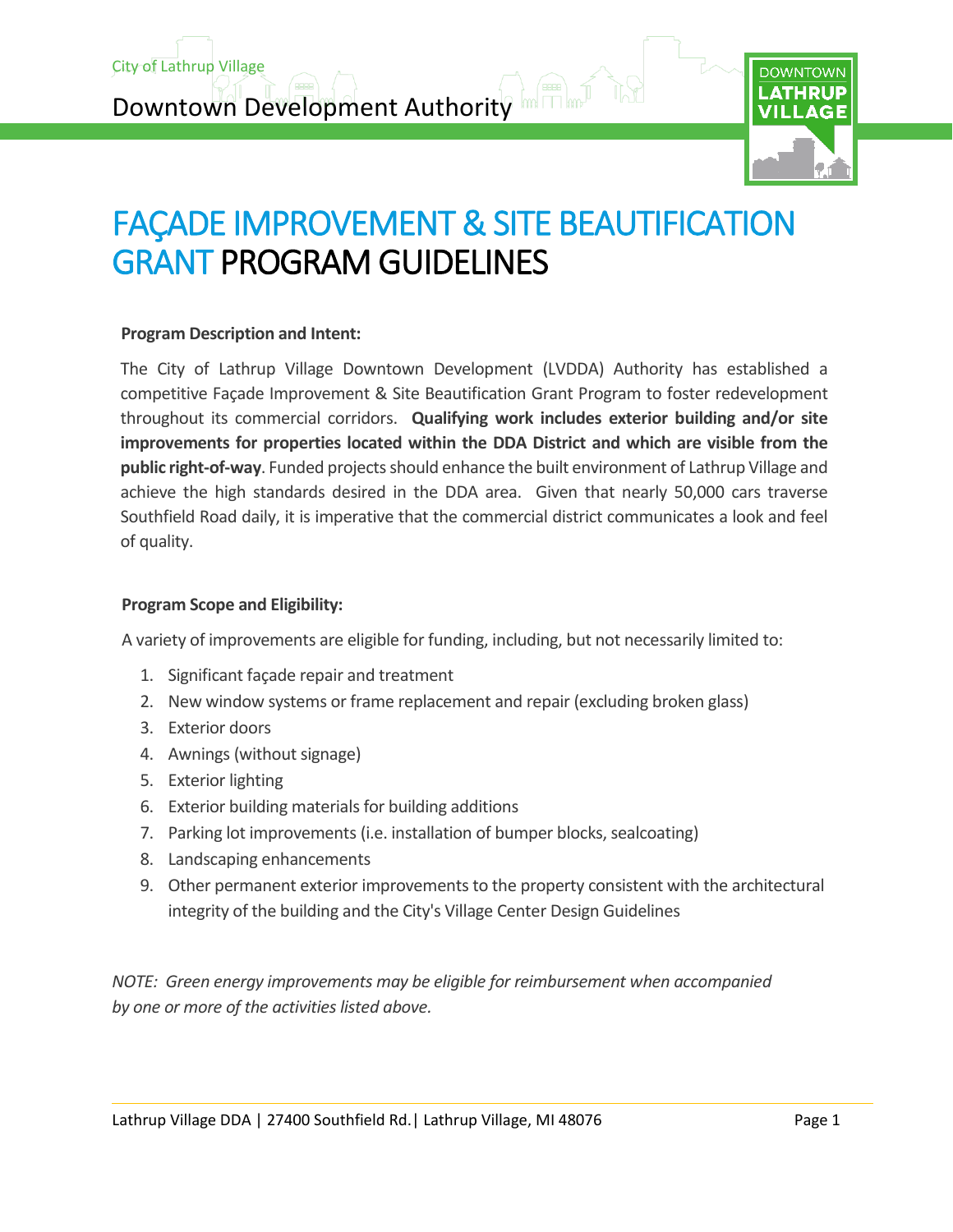



#### **Program Scope and Eligibility (continued):**

City of Lathrup Village

- $\triangleright$  Applicants may receive dollar-for-dollar matching funds for up to 50% of the cost of improvements. Projects which encompass façade and site beautification improvements are eligible for a maximum award of \$10,000. Projects that are focused on parking lot and landscaping site improvements are eligible for a maximum award of \$2,500. All grants are subject to available program funding.
- $\triangleright$  Grant funds are distributed on a reimbursement basis and will not be issued until the proposed project has been completed and all final inspections have conducted. Work completed prior to receiving a Grant Funding Commitment Letter is not eligible for funding.
- $\triangleright$  Applications will be reviewed by the DDA Board of Directors at regular monthly board meetings. Successful applicants will be notified following the meeting.
- $\triangleright$  A business is eligible to apply for grants only once in each three-year period. In the case of a multi-tenant center, a commercial properly owner may apply for one Façade Improvement & Site Beautification Program grant per parcel, or, alternatively, individual tenants are able to apply with the consent of the property owner.
- $\triangleright$  Proposed improvements must be completed and the business must be operational within one (1) year of grant approval by the DDA Board of Directors.
- $\triangleright$  All work must follow the Village Center Design Guidelines to be considered an eligible project. All parking lot and landscaping work must comply with the standards set forth in Sections 5.13 and 5.15 of the zoning ordinance, as applicable to the proposed projects.
- ➢ The Lathrup Village DDA reserves the right to promote the project using signage on-site before, during and after construction and using before/after photos in promotional materials.

The applicant agrees to the provisions above when s/he signs the Application form and subsequent Reimbursement Request Certification.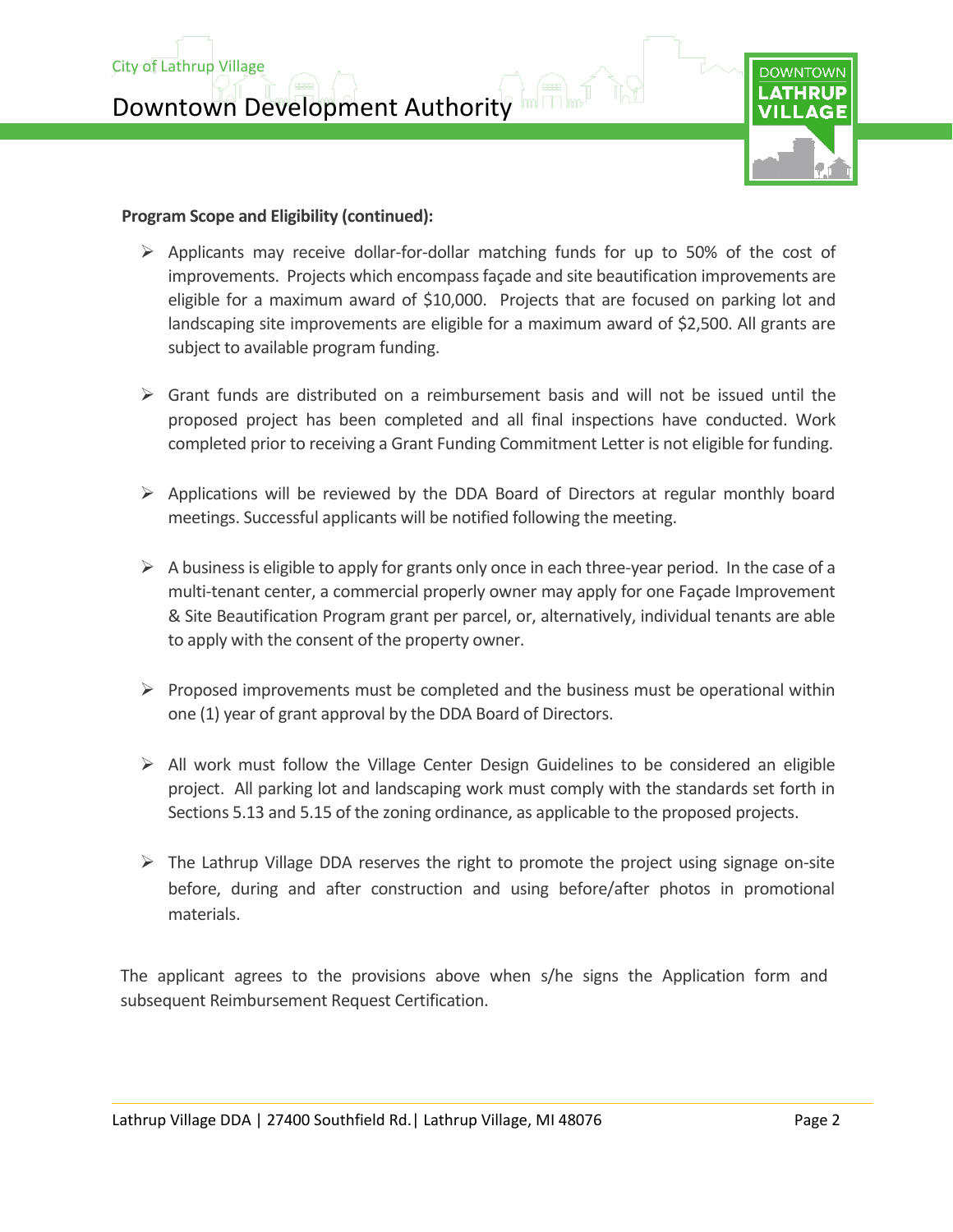

### **Criteria for Selection:**

City of Lathrup Village

The DDA Board of Directors willreview applications and make funding decisions during DDA board meetings. Each application will be measured against the criteria below:

- ➢ **Follows the Village Center Design Guidelines.** Our Village Center Design Guidelines suit any commercial property within the DDA District, and help ensure that the parcels along Southfield, 11 and 1 2 Mile Roads incorporate design elements proven to attract business and investment.
- ➢ **Increasessocial activity and visitation.** We want very structure to look its best, but those that simultaneously change the building functionality and site appearance, thereby encouraging the general public to visit the business(es) inside of the building, better achieve the DDA's goal of traditional, retail-oriented downtown district.
- ➢ **Authenticity.** Looks and feels natural in the presences of surrounding buildings
- ➢ **Impact.** Activities that provide the most "bang for your buck," making good use of resources required to deliver the highest quality and most impacting product.
- ➢ **Compliant with city ordinances.** Businesses are expected to have a current business license, up-to-date on their water bill and taxes, and not have any code violations.

*Note: If a business closes or moves out of Lathrup Village within three (3) years of being awarded a façade and site beautification grant, the following pay back schedule shall apply:*

| Years Out of Business                | < I year | 1-2 years | 2-3 years |
|--------------------------------------|----------|-----------|-----------|
| % of grant repaid to Lathrup Village | 75%      | 50%       | 25%       |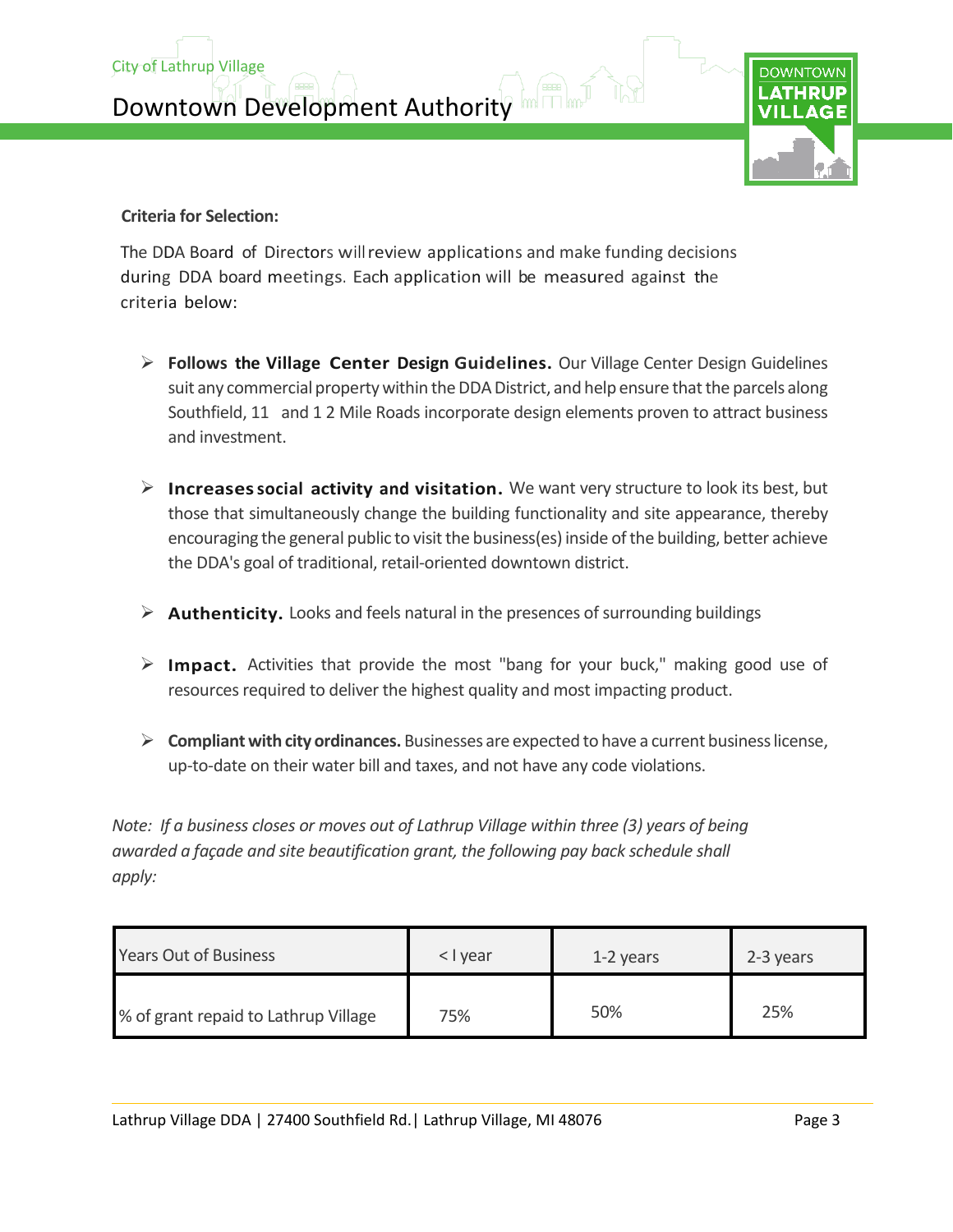City of Lathrup Village



## FAÇADE IMPROVEMENT & SITE BEAUTIFICATION GRANT PROGRAM APPLICATION PROCEDURE

- 1. Contact the Community & Economic Development/DDA Director at [sstec@lathrupvillage.org](mailto:sstec@lathrupvillage.org) or 248.557.2600 ext. 223 to discuss your proposed scope of work and the Façade Improvement & Site Beautification Grant Program *before* any work is done.
- 2. Review the Village Center Design Guidelines and Section 5.15 Landscaping Regulations.
- 3. Complete the application and attach all required information and documents:
	- Current digital photos of all building façades visible from the public right-of-way which will receive improvements
	- A schematic drawing with enough detail to depict the proposed improvements. For landscaping projects, a complete list of plant species and quantities
	- Signed bids from two (2) licensed contractors with detailed costs for each improvement (excluding ineligible portions of improvements, e.g. lettering on awnings), with the right to request additional proposals, if necessary
	- For tenants, building owner's consent for improvements is required
	- Completed IRS Form W-9 Request for Taxpayer Identification Number and Certification
	- A narrative as outlined below:
		- o Description of proposed façade and/or site beautification work, including information about the proposed building/planting materials and methodology for proposed changes.
		- o Business plan which includes a description of your business and the related industry, as well as credentials and experience of business owner
		- o Any unusual or expected difficulties or hardships in making the proposed improvements
- 4. Based on funding availability and the score received by following the criteria listed as part of the application, successful applicants will receive a Grant Funding Commitment Letter from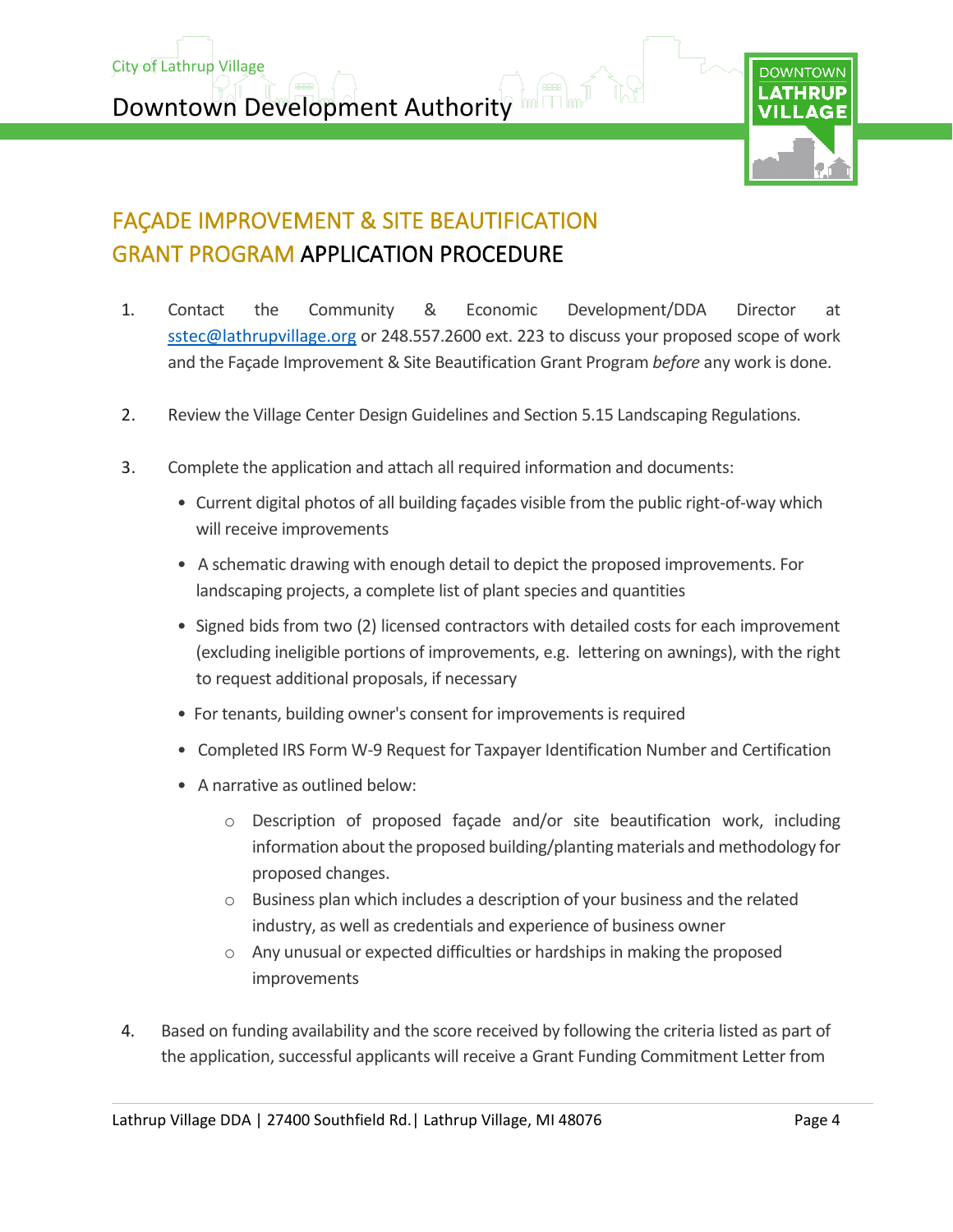

the DDA. Should funding not be available at the time, applicants will be placed on a waiting list and contacted when additional funding is available.

- 5. Following receipt of the Grant Funding Commitment letter, the applicant must submit a Building Permit Application to the Building Official for approval, ensuring that all code and permitting requirements are met. All work must comply with the Michigan Building Code, Lathrup Village Code of Ordinances and Zoning Code.
- 6. Construction must be in accordance with the approved design. Construction must be completed and business must be operational within one (1) year of receipt of Grant Funding Commitment Letter. **The DDA must authorize any changes from the approved design in advance, in writing, or the DDA may withdraw its funding commitment.**
- 7. Upon completion of construction, all work must receive final approval from the city's Building Department. The applicant must then submit copies of paid invoices from all contractors, proof of payment (copies of canceled checks or credit card receipts), a signed Reimbursement Request, and photos of all improvements to the DDA Director.
- 8. The DDA will disburse grant funds to the applicant following a DDA final inspection to verify that the work is consistent with the approved grant application and plans. Approved grant funds are available to the applicant for one (1) year from the date of the Grant Funding Commitment letter.

### **Submitthe completed and signed applicationto:**

Lathrup Village DDA Attn: Susie Stec 27400 Southfield Road Lathrup Village, MI 48076 [sstec@lathrupvillage.org](mailto:cityclerk@lathrupvillage.org)

**Questions?** Contact Susie Stec at [sstec@lathrupvillage.org](mailto:sstec@lathrupvillage.org) or 248.557.2600 ext 223.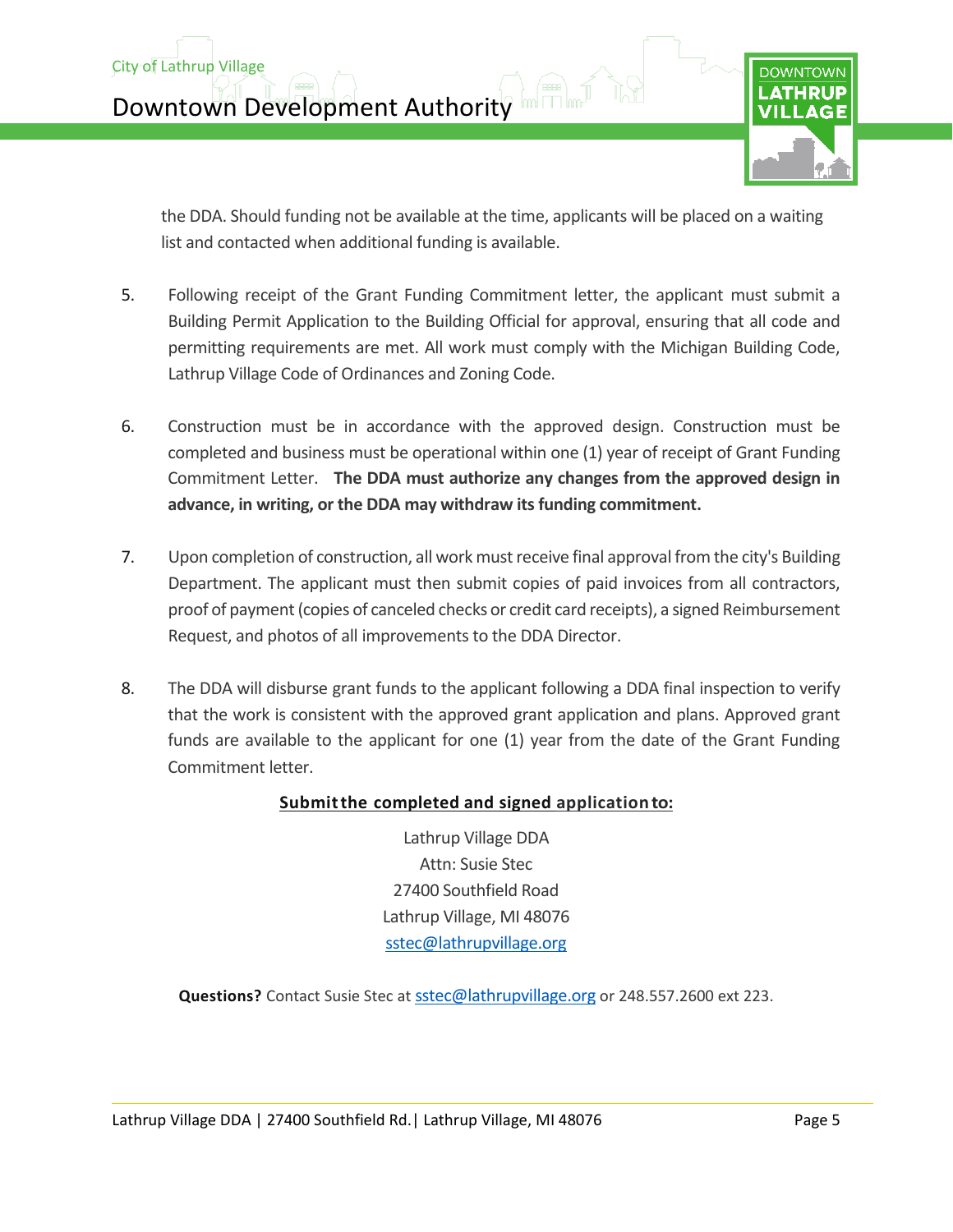

# **This page intentionally left blank**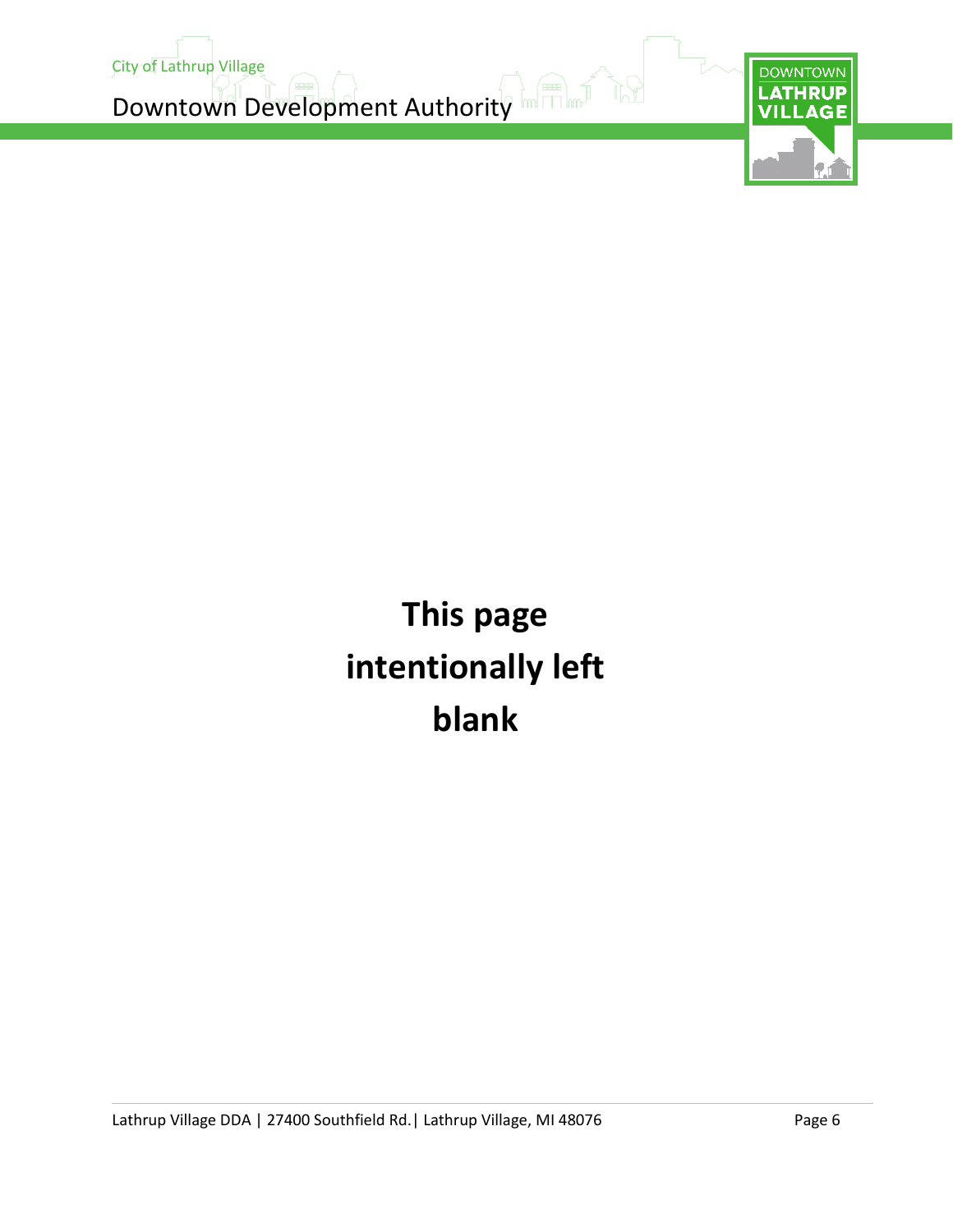



**DOWNTOWN** 

# FAÇADE IMPROVEMENT & SITE BEAUTIFICATION GRANT PROGRAM APPLICATION FORM

### PROPERTY INFORMATION

| <b>Property Address:</b> |  |
|--------------------------|--|
| <b>Parcel ID Number:</b> |  |
| <b>Current Zoning:</b>   |  |

# BUSINESS INFORMATION

| <b>Business Name:</b>                     |  |
|-------------------------------------------|--|
| <b>Business Owner</b><br>Name:            |  |
| <b>Mailing Address</b><br>(if different): |  |
| <b>Phone Number:</b>                      |  |
| Email:                                    |  |

### **Project Description:**

Lathrup Village DDA | 27400 Southfield Rd. | Lathrup Village, MI 48076 Page 7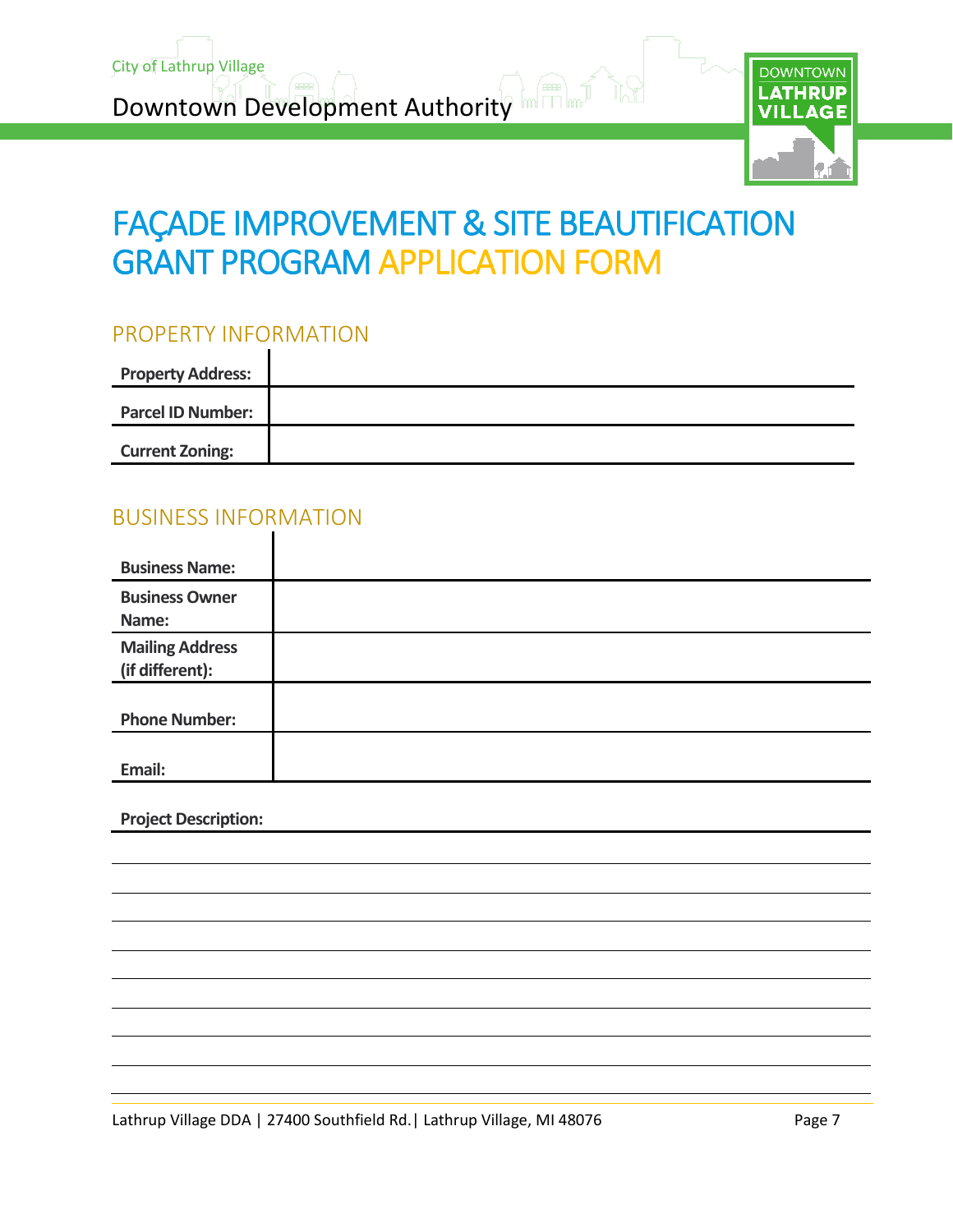

### PROPERTY OWNER INFORMATION

City of Lathrup Village

| <b>Property Owner Name:</b>    |  |
|--------------------------------|--|
|                                |  |
| <b>Property Owner Address:</b> |  |
|                                |  |
| <b>Property Owner Phone:</b>   |  |
|                                |  |
| <b>Property Owner Email:</b>   |  |

Applications must include the following attachments to be considered for funding. Incomplete applications will not be accepted or considered for funding:

- $\Box$  Current digital photos of all building façades visible from the public right-of-way which will receive improvements
- $\Box$  A schematic drawing with enough detail to depict the proposed improvements. For landscaping projects, a complete list of plant species and quantities
- $\Box$  Signed bids from two (2) licensed contractors with detailed costs for each improvement (excluding ineligible portions of improvements, e.g. lettering on awnings), with the right to request additional proposals, if necessary
- $\Box$  For tenants, building owner's consent for improvements is required
- □ Completed IRS Form W-9 Request for Taxpayer Identification Number and Certification
- $\Box$  Project description of proposed façade and/or site beautification work, including information about the proposed building/planting materials and methodology for proposed changes
- $\Box$  Business plan which includes a description of your business and the related industry, as well as credentials and experience of business owner
- $\Box$  Any unusual or expected difficulties or hardships in making the proposed improvements

### **Completed applications should be returned to:**

Lathrup Village DDA Attn: Susie Stec 27400 Southfield Road Lathrup Village, MI 48076 [sstec@lathrupvillage.org](mailto:cityclerk@lathrupvillage.org)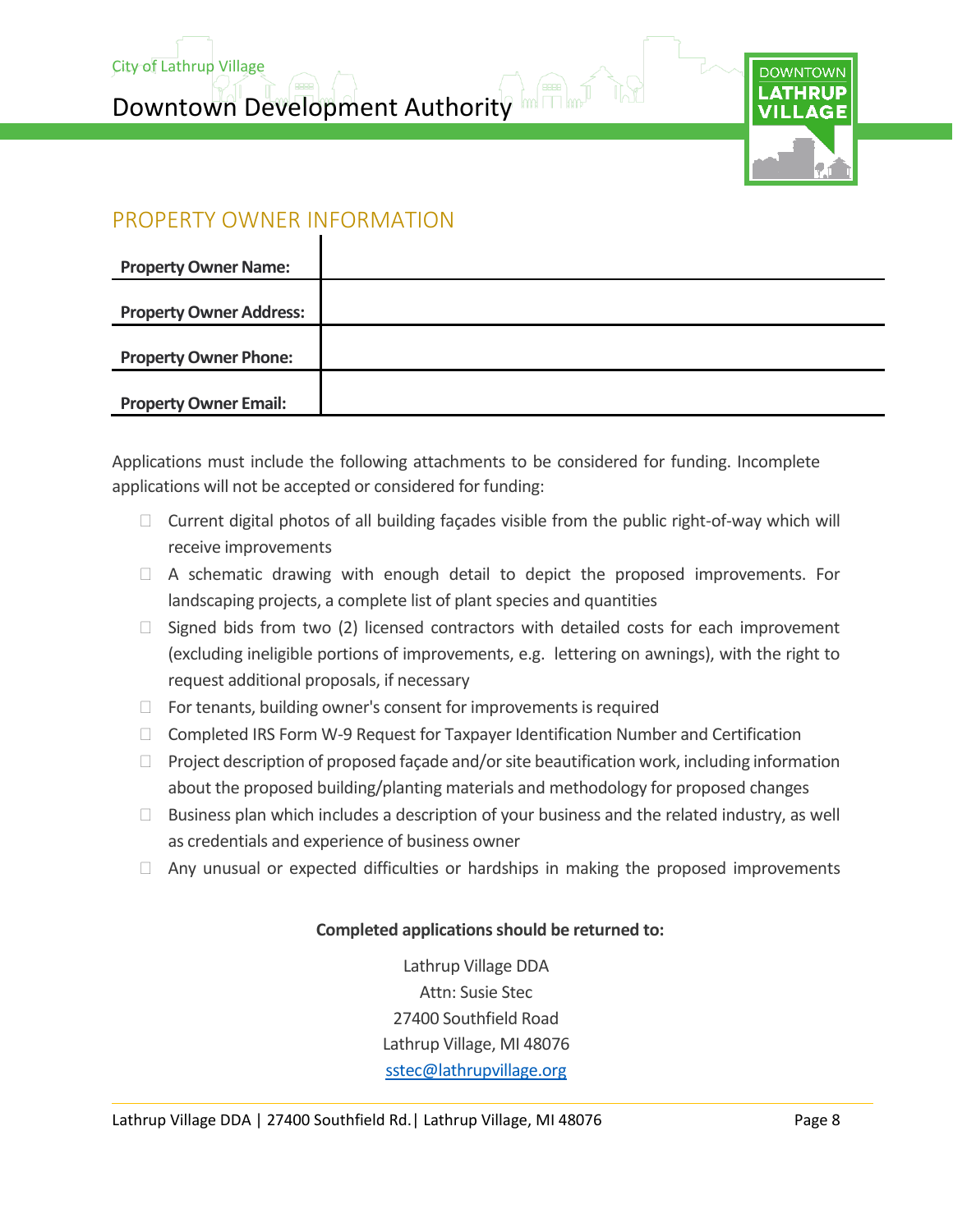City of Lathrup Village



# FAÇADE IMPROVEMENT & SITE BEAUTIFICATION GRANT PROGRAM AFFIRMATION FORM

The undersigned applicant affirms and understands that:

- 1. The information submitted herein is true and accurate to the best of my knowledge.
- 2. I have read and understand the Façade Improvement & Site Beautification Grant Program Guidelines, Village Center Design Guidelines, Section 5.13 Off-Street Parking, and Section 5.15 Landscaping Regulations and agree to abide by these conditions, as applicable to the proposed project.
- 3. I understand that any changes made to the approved design without the approval of the DDA may be cause to withdraw the DDA's funding commitment.
- 4. I understand and agree to the pay back schedule if the business closes or moves from Lathrup Village within three years of being awarded a facade grant.
- 5. The property owner and business owner shall indemnify, defend, and hold the Downtown Development Authority and the City of Lathrup Village, their affiliates, and their respective officers, directors, council, members, employees, agents, and other representatives harmless from and against all claims, losses, expenses, liabilities, demands, obligations, or damages of every kind and nature (including, without limitation, reasonable attorney fees and expenses) (Losses), arising out of or related to (i) any act or omission of property owner and business owner or (ii) any breach of this Agreement by the property owner and business owner relative to this grant.

Signature – Business Owner Date Communications and the Communications of the Date Date Date Date

Signature – Property Owner Date Communications and Date Date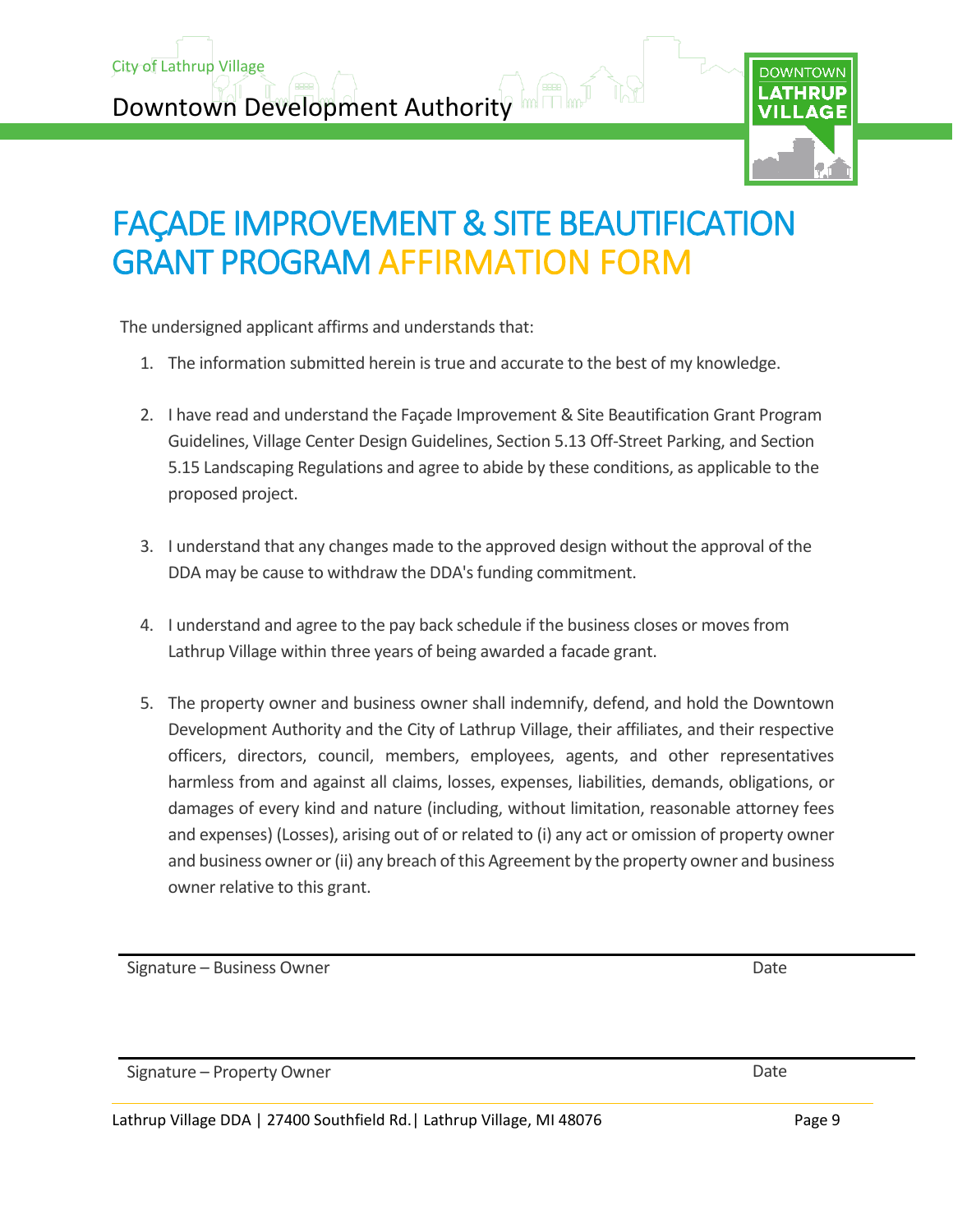

# **This page intentionally left blank**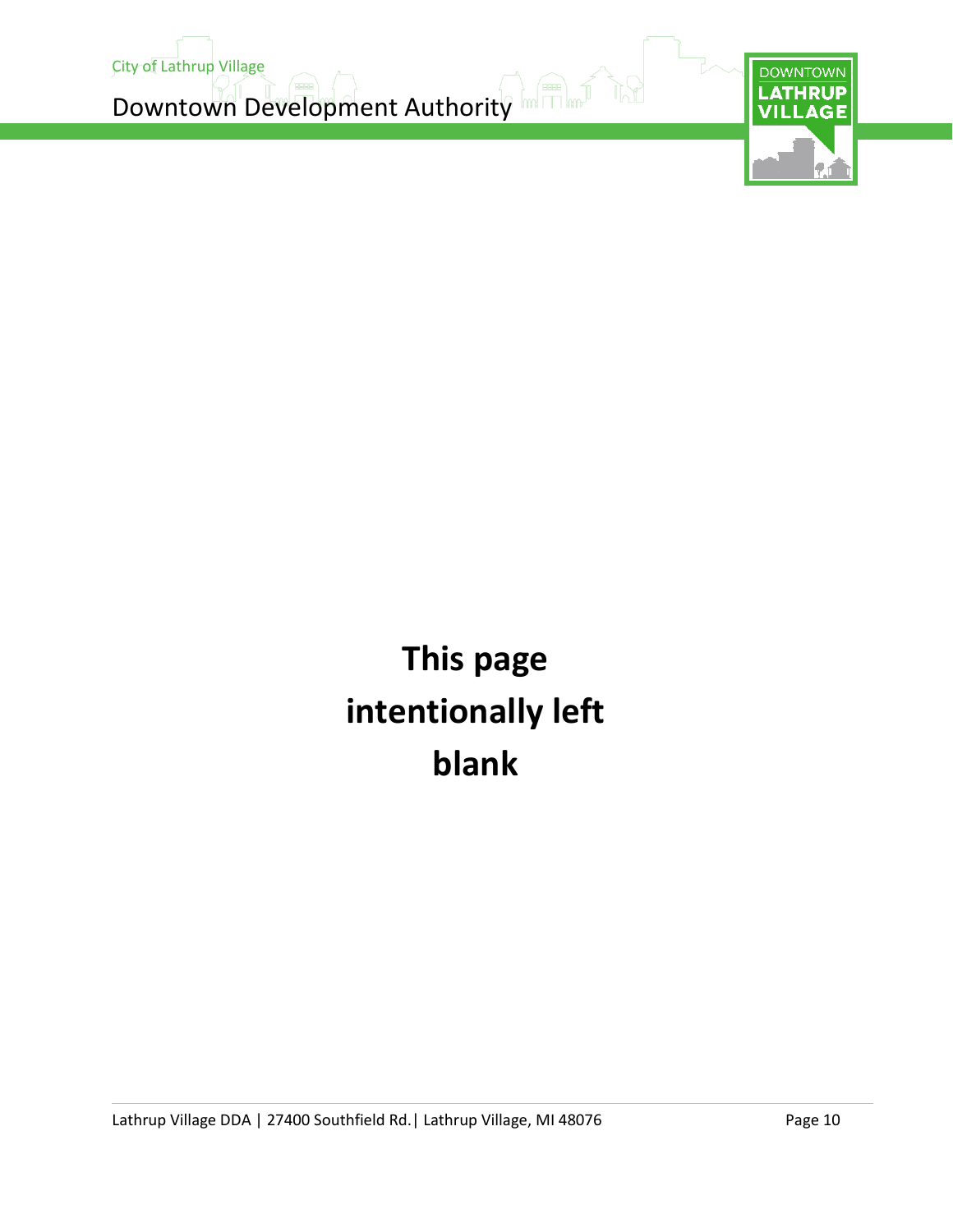City of Lathrup Village



# FAÇADE IMPROVEMENT & SITE BEAUTIFICATION GRANT PROGRAM REIMBURSEMENT REQUEST

Please submit the following information to the Community & Economic Development Department once all façade and/site beautification work is completed and final inspection(s) have been conducted.

- $\Box$  Signed reimbursement request certification
- $\Box$  Copies of invoices stamped "paid" from all contractors, companies, and/or individuals
- $\Box$  Proof of payment (limited to copies of canceled checks and/or credit card receipts)
- $\Box$  Digital photos of all building facades, parking lot, and/or landscaping improvements visible from the public right-of-way.

*Note: The following pay back schedule shall apply if a business closes or moves out of Lathrup Village within three (3) years of being awarded a facade grant:*

| <b>Years Out of Business</b>         | < I year | 1-2 years | 2-3 years |
|--------------------------------------|----------|-----------|-----------|
| % of grant repaid to Lathrup Village | 75%      | 50%       | 25%       |